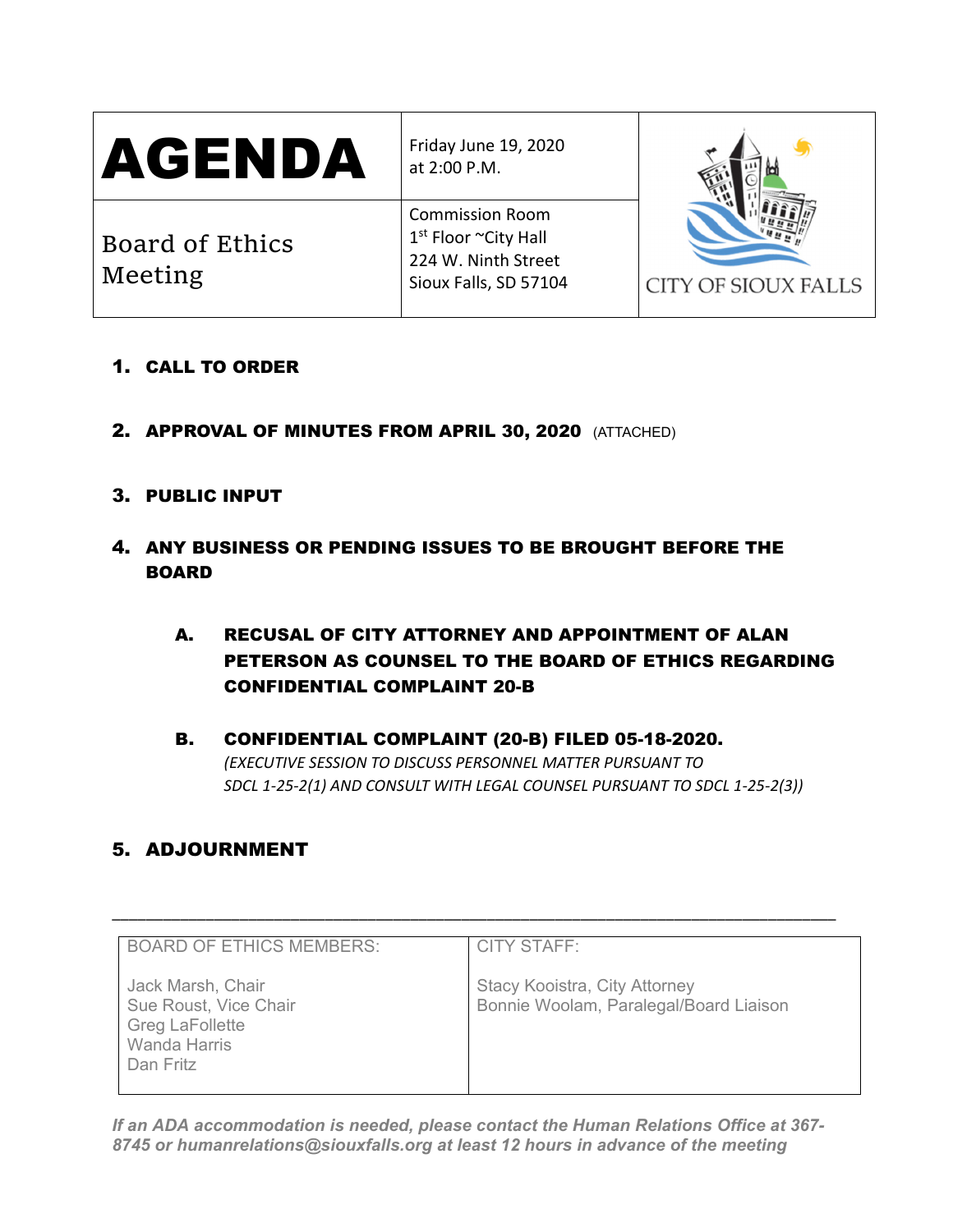#### THESE MINUTES ARE DRAFT MINUTES UNTIL APPROVED AT THE NEXT MEETING

| <b>MINUTES</b>                    | Thursday April 30, 2020<br>3:00 p.m.                                                         |                            |
|-----------------------------------|----------------------------------------------------------------------------------------------|----------------------------|
| <b>Board of Ethics</b><br>Meeting | Carnegie Town Hall<br><b>Council Chambers</b><br>235 W. 10th Street<br>Sioux Falls, SD 57104 | <b>CITY OF SIOUX FALLS</b> |

**BOARD MEMBERS PRESENT:** Jack Marsh, Sue Roust, Greg LaFollette, Wanda Harris, and Dan Fritz.

### **BOARD MEMBERS ABSENT:** None

**STAFF PRESENT:** Stacy Kooistra, City Attorney, and Bonnie Woolam, Recording Clerk

### **CALL TO ORDER**

Roll call was taken and with a quorum being present, the meeting was called to order at 3:00 p.m.

Board Chair, Jack Marsh called the meeting to order.

#### **APPROVAL OF MINUTES**

A motion was made by Dan Fritz and seconded by Sue Roust to approve the minutes from the meeting on March 6, 2020. Vote to approve: 5 Yeses. 0 Noes. Motion approved.

## **BUSINESS OR PENDING ISSUES BROUGHT BEFORE THE BOARD**

A. RECUSAL OF CITY ATTORNEY AND APPOINTMENT OF ALAN PETERSON AS COUNSEL TO THE BOARD OF ETHICS REGARDING CONFIDENTIAL COMPLAINT 20‐A

Upon request from the Board Chair, City Attorney Kooistra advised the Board of the procedure for a confidential complaint and stated that the accused did not waive confidentiality. City Attorney Stacy Kooistra advised the Board that he must recuse himself from all matters dealing with Complaint 20‐A and further suggested that the Board hire independent counsel to advise the Board going forward.

Board Chair recommended that the Board retain Alan Peterson to handle the matter. Greg LaFollette made a motion to appoint Alan Peterson as counsel for the Board of Ethics in regard to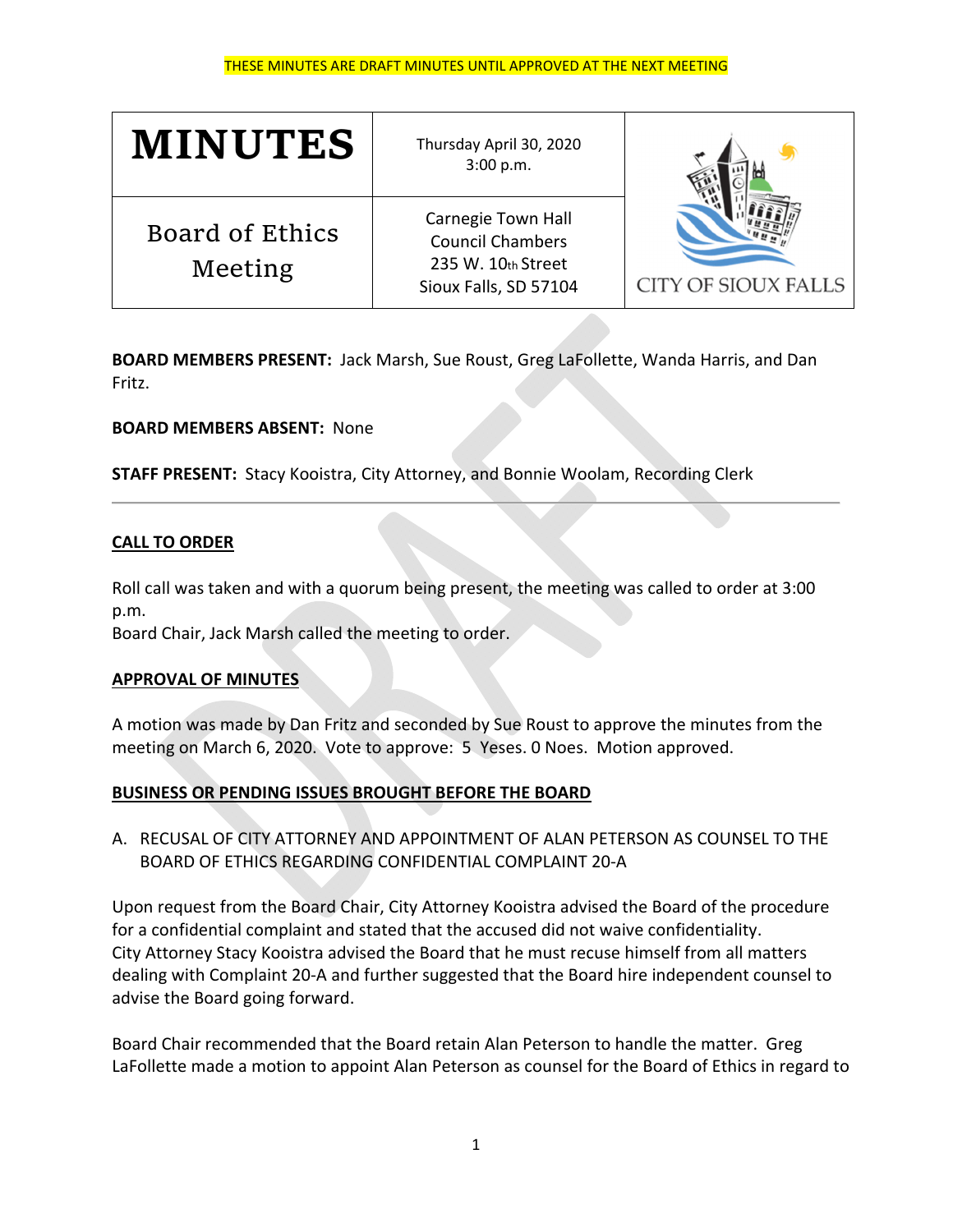the handling of confidential Complaint 20‐A. Sue Roust seconded the motion. Vote to approve: 5 Yeses. 0 Noes. Motion approved.

Mr. Kooistra left the meeting and Alan Peterson joined the Board at the dais.

# B. CONFIDENTIAL COMPLAINT 20‐A FILED 03/04/2020

Mr. Peterson advised that the Board should move to executive session to determine jurisdiction of the complaint and advised that the Board move out of executive session with the findings of the Board and complete a vote on the record. Mr. Peterson advised that SDCL §§ 1‐25‐2(1) and (3) provide for moving to a closed session to discuss complaints involving employees, officers, as well as discussions with the Board's attorney.

Dan Fritz made a motion to enter executive session pursuant to SDCL § 1-25-2(1) to address Complaint 20‐A involving a personnel matter and SDCL § 1‐25‐2(3) to consult with counsel. Wanda Harris seconded the motion. Vote to approve: Yeses, 5. Noes, 0. Motion approved.

Chair Jack Marsh asked Alan Peterson who should remain in the room for executive session. Alan Peterson responded that only the Board members, Board clerk and Board attorney should remain. The Public was asked to leave the room and the PA system was turned off. The Board went into executive session at 3:09 p.m.

# *Executive session to discuss personnel matter pursuant to SDCL 1-25-2(1) and consulting with legal counsel pursuant to SDCL 1-25-2(3).*

The meeting was reopened to the public at 3:50 p.m.

Greg LaFollette moved that Ethics Complaint 20‐A, dated March 4, 2020 be dismissed without prejudice by this Board for lack of jurisdiction to hear the Complaint alleging a violation of Ordinance § 35.029 as the cited ordinance does not apply. The motion was seconded by Sue Roust. Vote to approve: 5 Yeses. 0 Noes. Motion passes.

# **NEXT MEETING**

No specific date for the next meeting was scheduled.

# **PUBLIC INPUT WAS CALLED WITH A 5 MINUTE TIME LIMIT**

John Cunningham asked who had jurisdiction on the matter. He was advised by the Chair that the ruling would stand and the Board could not provide him with legal advice.